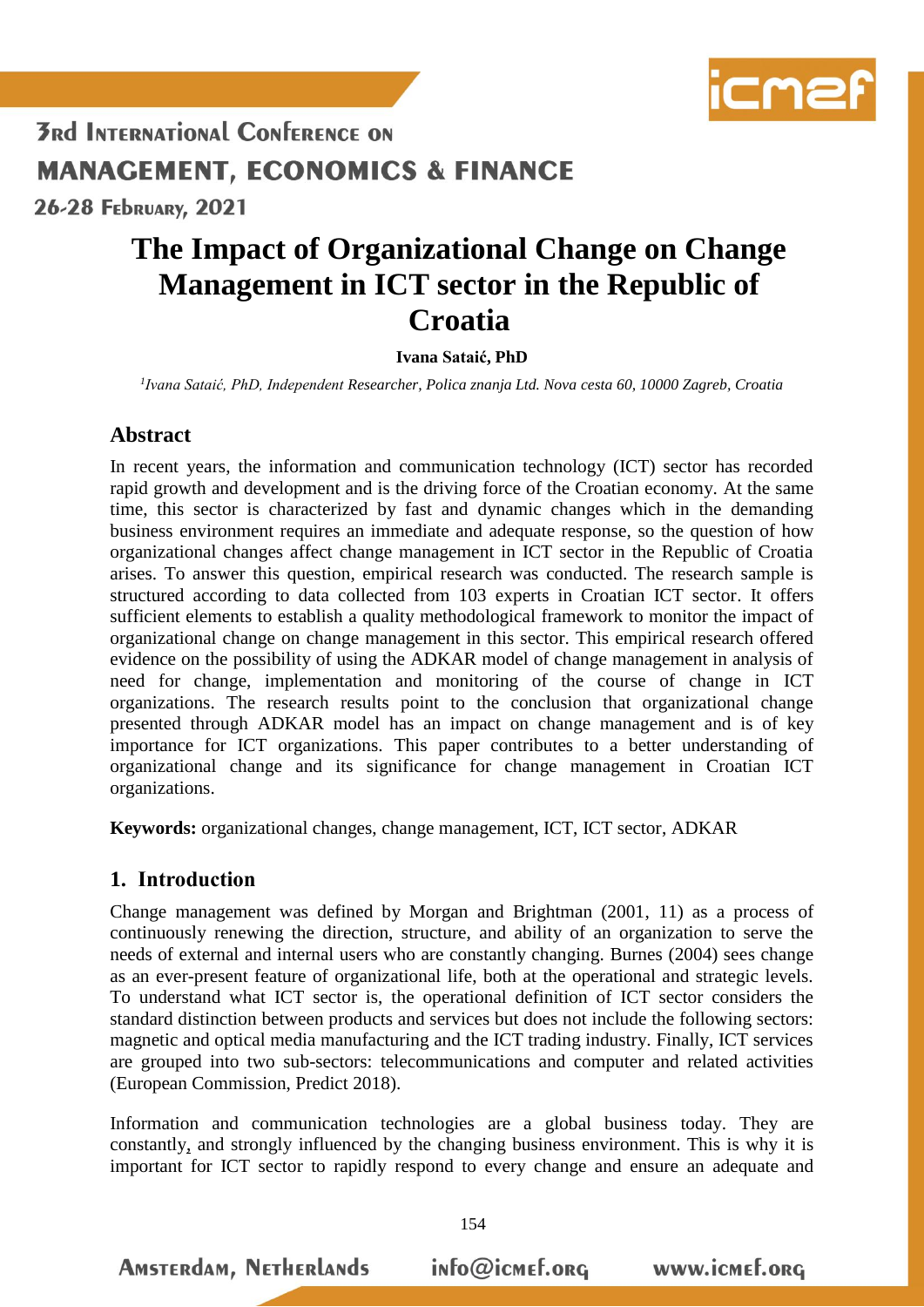

#### 26-28 February, 2021

timely change management in ICT organizations. The goal is to achieve profit growth and in a such way the growth of the entire economy. Thus, change management is very important for every ICT organization. In recent years, ICT sector had exceptional results in Croatian economy, which positively reflected in other industries, too. These results indicate that ICT sector can initiate changes in Croatian economy. The necessary prerequisite for that is a quick response to change as ICT organizations face increasing market challenges and trends driven strongly by globalization processes particularly reflected in this sector. One of the most important issues in considering change is related to the change management role in doing business. Change management, which enables quick, timely and adequate response to changes in the organization, is a key element in modern business.

The theoretical elaboration of the impact of organizational change on change management begins with the conceptualization of organizational change with a brief overview of ADKAR as a reference model for measuring and determining organizational change. Given the importance of organizational change, Senior (2002) emphasizes the importance of change management in terms of a very demanding managerial skill. ADKAR offers simple, common concepts within a framework that is easy to understand and implement in everyday situations. Using ADKAR as a common language not only provides clarity and ease of communication but can also positively impact the results of change initiatives and better results of organizational change (Prosci Inc., 2017, 5-6). It is followed by the conceptualization of ITIL model as the most commonly used reference model in change management strategies in ICT sector. According to Schütte (1998) the object of modeling is the management of IT services and the language of description in natural language, while the nature of recommendations, which by definition must exist for reference models, derives from the description of the boundary standard in the field of IT services management. In its approach, ITIL emphasizes the importance of IT management and strategic management in order to achieve the full functionality of the process and the use of information technology through quality services. According to Addy (2007, 186) ITIL defines change even more specifically as a process of moving from one defined state to another. Thus, change management enables organizations to implement an effective and efficient process to identify, plan, and manage change in their infrastructure. This study investigates organizational change and change management as comprehensive object factors of business success. Finally, the presented results of the study explain the question of the impact of organizational change on change management in ICT sector in the Republic of Croatia.

#### **2. From organizational change to change management in ICT sector**

#### **2.1. ADKAR Change Management Model**

**AMSTERdAM, NETHERLANDS** 

ADKAR change management model is one of the latest models applied in change management. It was created in 1998 by the founder of Prosci, Jeff Hiatt. ADKAR model is oriented towards the goals to be achieved in the management of organizational change. The acronym ADKAR comes from the five steps of the change management process that make it successful: Awarness, Desire, Knowledge, Ability, Reinforcement.

info@icmef.org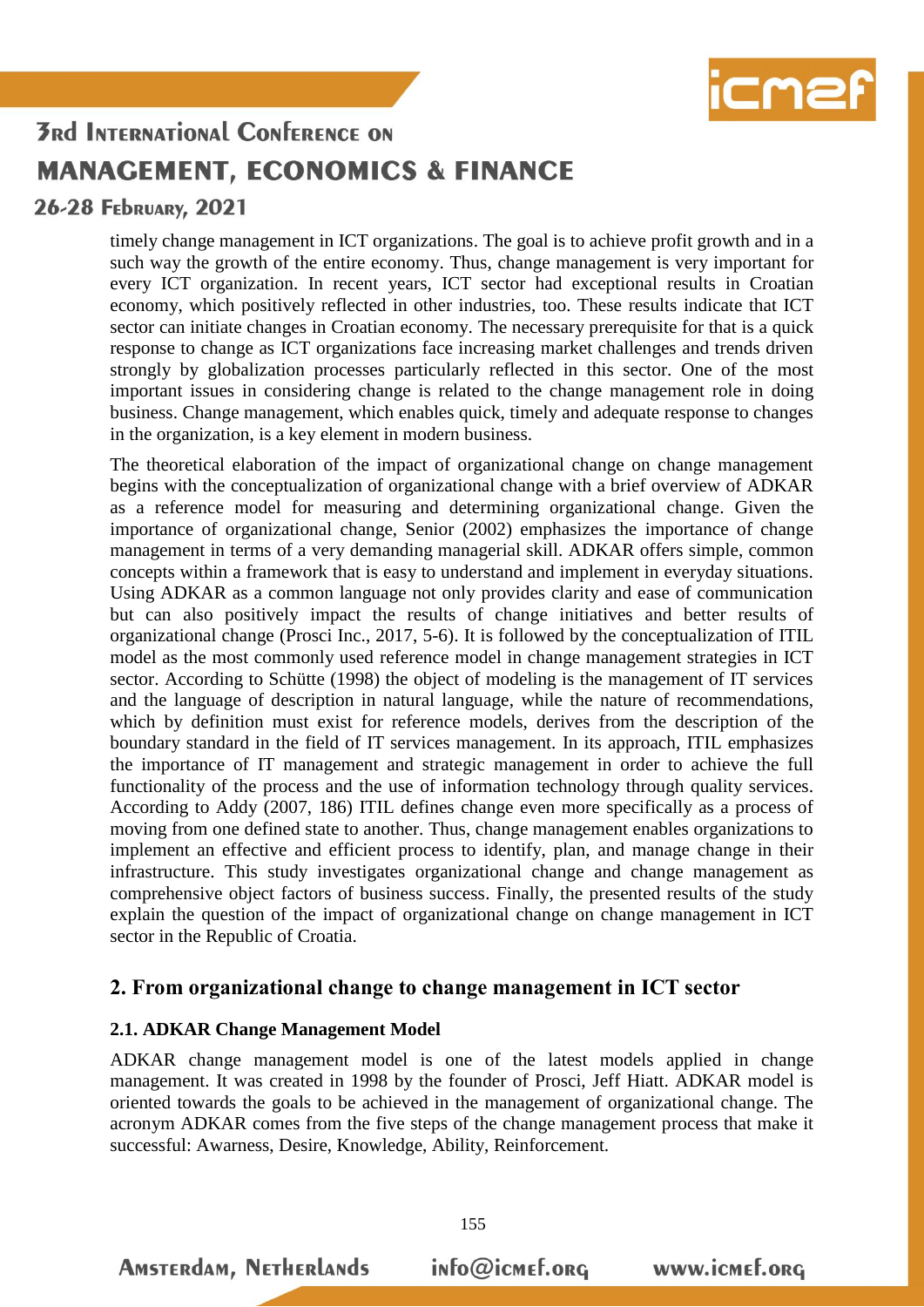

### 26-28 February, 2021

According to Hiatt (2006, 2-3) awareness represents an understanding of the nature of change, why change is implemented, and why risk does not change. Awareness also includes information about the internal and external driving forces that created the need for change. Desire represents a willingness to support and engage in change. Knowledge is the information, training and education needed to acquire the skills on how to implement change. Knowledge includes information about behaviors, processes, tools, systems, skills, roles, and techniques needed to implement change. Ability is the realization or implementation of a change. Ability is turning knowledge into action. It is achieved when a person or group has a proven ability to implement change at the required levels of performance. Reinforcement represents those internal and external factors that sustain change. External factors may include recognitions, awards, and celebrations while internal factors can be a person's inner satisfaction with achievement or other benefits resulting from a change. Prosci Inc. (2017) identify the standard business factors of a typical change project as: a) identifying a business need or opportunity, b) defining the project (scope and goals), c) creating a business solution (new processes, systems, and organizational structures), d) developing new processes and systems, e) implementing solutions into the organization. These are measurable, concrete aspects of the change project and are usually the default steps when implementing a new solution. ADKAR change management model is an effective tool for planning change management activities and providing support during the change process in organization. It can be used to ensure the success of the transition plan and developing entrepreneurial mindset in ICT sector.

#### **2.2. ITIL Change Management Model**

ITIL is an acronym for Information Technology Infrastructure Library and represents the most well-known framework for managing IT services. It was created in the late 1980s as a practical set of recommendations and practices in the management of IT services in the world, which today means that IT equipment and services are harmonized with the ITIL methodology (White and Greiner, 2019).

In its approach, ITIL emphasizes the importance of IT management and strategic management in order to achieve the full functionality of the process and the use of technology information through quality services. Thus, ITIL includes best practices in the provision, management, and also change management related to IT services. The ICT sector is constantly evolving, which means that it is necessary to ensure the best quality of IT services and improve business strategies. In change management, the main goal of ITIL is to provide standard methodology and procedures for change planning and management in order to reduce downtime in IT business and ensure adequate quality of IT services. In this context, change management can be defined as the systematic planning and implementation of defined work packages to achieve a predetermined desired outcome or condition.

In ITIL, change is understood as a process of moving from one defined state to another. Change management enables organizations to implement an effective and efficient process to identify, plan, and manage change in their infrastructure. Users need to be provided with functionality to identify and mitigate risks associated with change and to implement them with confidence. Task management and monitoring allow organizations to monitor the change

156

**AMSTERDAM, NETHERLANDS**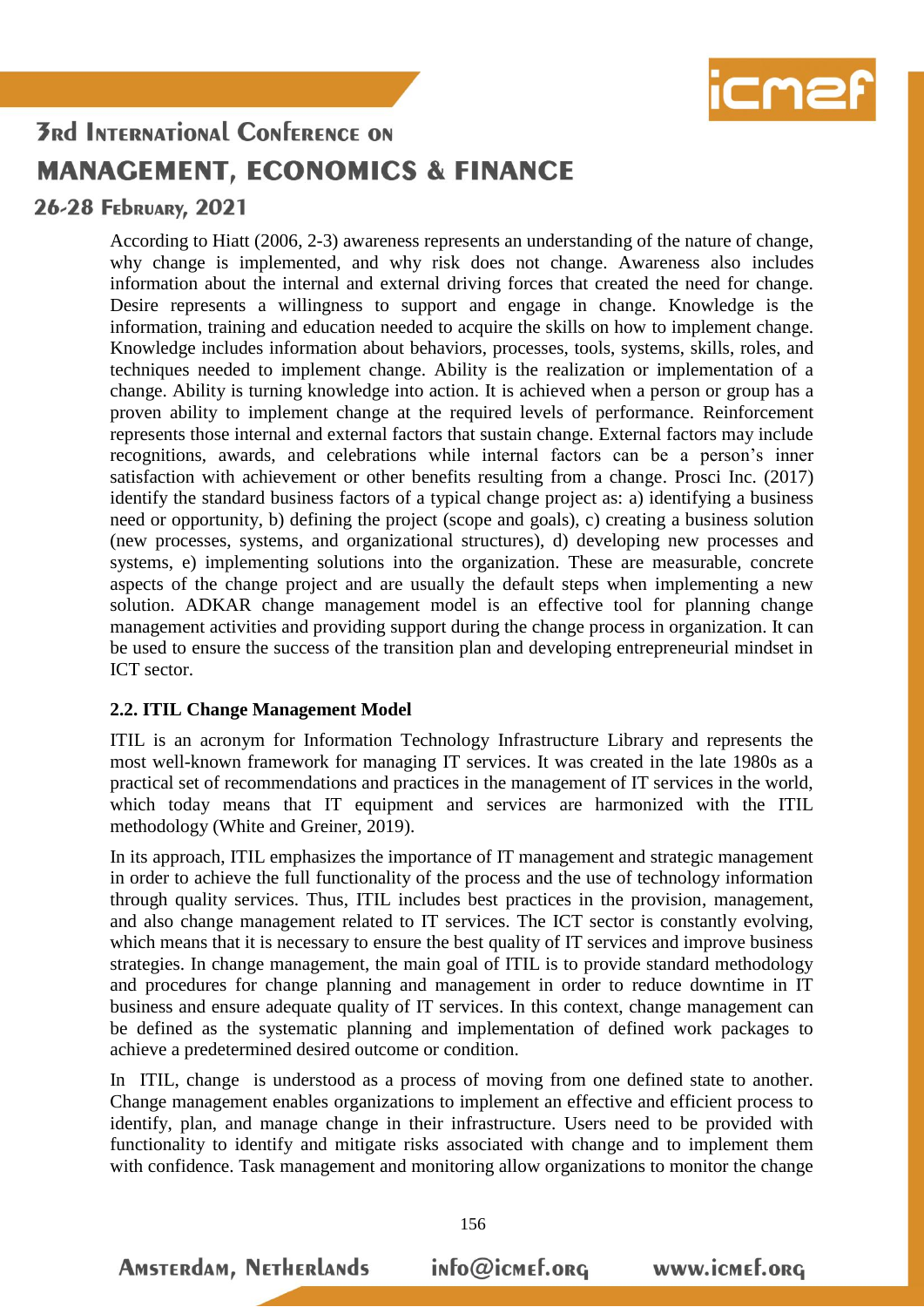

### 26-28 FEDRUARY, 2021

process and identify deviations from the plan at an early stage, and also to take correction activities and create a new schedule to ensure that change stays on the planned path. ITIL could be considered as a standard change model in ICT organizations. Standard change models should rarely be used for anything other than the simplest changes. They should be viewed as auxiliary tool for managers who are responsible for change management. This tool enables the managers to achieve goals according to specifics of the job and work tasks. It is crucial that the plan is created and reviewed in terms of the current environment and current operational capabilities of the IT function to be justified (Addy, 2007).

Consideringall the above, the main hypothesis of this study is as follows: Organizational change has a positive impact on change management in ICT sector.

Additionally, the relationship between organizational changes and change management may be further considered. Accordingly, two additional subhypotheses are established as follows:

1st subhypothesis: Encouraging change in organization has a positive impact on change management in ICT sector.

2nd subhypothesis: Reifnorcement change in organization has a positive impact on change management in ICT sector.

### **3. Explanation of Methodology and Research**

#### **3.1. Research Sample**

The purpose of the empirical research presented in this paper is to provide better insight into the relationship between organizational change and change management in ICT organizations. The sample of this research covered all organizations of the ICT sector in the Republic of Croatia. The sample was selected at random, somewhat conditioned by the availability of email addresses to which a request to participate in this research was sent. The research was conducted through an online questionnaire in the first half of 2019. 103 respondents filled the questionnaire. The rate of return was about 20% (19.8%). There was an equal share of microorganizations and large organizations, which together makes the majority of 68%, while the smallest share is of medium-sized organizations (13%), as shown in Table 1.

| <b>Organization type</b> | <b>Total number of organizations</b> | <b>Relative frequency</b> |
|--------------------------|--------------------------------------|---------------------------|
| Micro                    | 35                                   | 34,0                      |
| Small                    | 20                                   | 19,4                      |
| Medium                   | 13                                   | 12,6                      |
| Large                    | 35                                   | 34,0                      |
|                          | 103                                  | 100,0                     |

*Source: Authors's own research*

**AMSTERDAM, NETHERLANDS** 

The main industry of all organizations in the sample is the ICT service industry. Respondents themselves answered the question about the main activity of their organization. According to the operational definition of ICT sector, the following distribution was obtained (see Table 2):

*Table 2: The main activity of the organizations that participated in the research*

 $in$ fo@icmef.org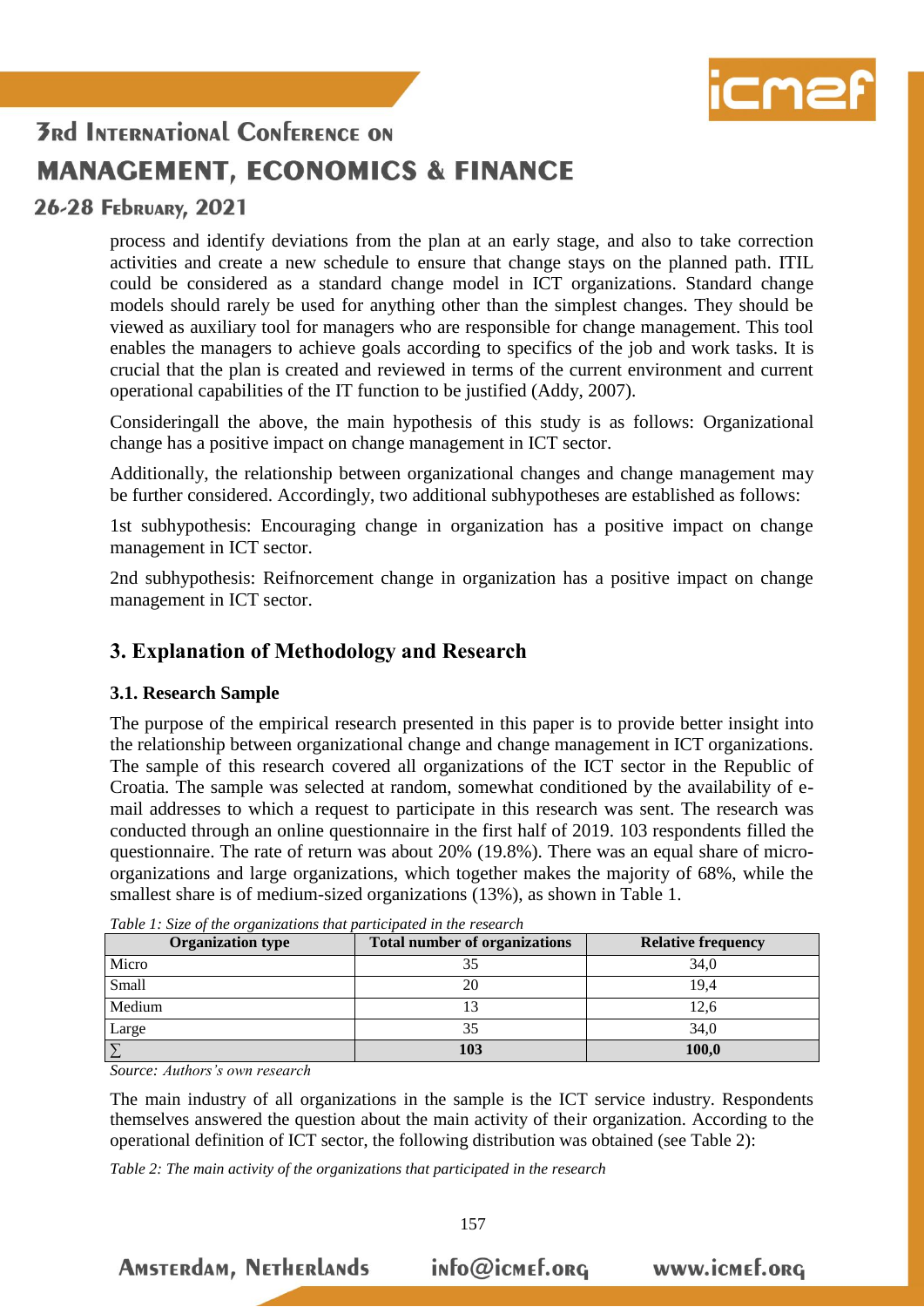

### 26-28 February, 2021

| <b>Main activity</b>                                     | <b>Total number of organizations</b> | <b>Relative frequency</b> |  |
|----------------------------------------------------------|--------------------------------------|---------------------------|--|
| Telecomunications                                        | 31                                   | 30,1                      |  |
| Software publishing                                      | 23                                   | 22,3                      |  |
| Computer programming, consultancy, related<br>activities | 19                                   | 18,4                      |  |
| Computers and related activities                         |                                      | 10.7                      |  |
| Repair of computers and communication equipment          | 8                                    | 7,8                       |  |
| Web design                                               | 6                                    | 5,8                       |  |
| Hosting, web portals                                     |                                      | 4.9                       |  |
|                                                          | 103                                  | 100,0                     |  |

*Source: Authors's own research*

There was 68.9% of men in the sample, while 31.1% of respondents were women. The youngest respondent was 21 and the oldest was 57 years old. The distribution of respondents by age was highly symmetrical, so the median was almost equal to arithmetic mean, the value of which was 35. The lowest level of education of the respondents was high school with a share of slightly more than a quarter, 26.2%. A very similar share, 27.2% of respondents graduated from college. The largest share of respondents had higher education or faculty, 44.7%. The average number of work experience of respondents in the main activity of the company was 9.33 years. However, 51% of respondents had up to 7 years of work experience. Among those who had more than 7 years of work experience in the ICT industry was 11.8% of those with 15 years and 9.8% of those with 20 years of ICT work experience. Most respondents, 68.9%, were not managers or they did not have any employees to directly manage, while 7.8% of them managed one employee. The remaining 22.3% of respondents with an equal share managed 2 to 15 employees, and exceptionally one respondent directly managed 119 employees (1.0%). This respondent was working in a software development company with a total number of 120 employees, so he was obviously manager of the entire company.

#### **3.2. Research Methodology**

The major research variables are explored in this study: organizational changes and change management. When measuring the determinants of the change management in this empirical research, as in previous research (Varkey & Antonio, 2010; Tudor, 2014), the theoretical approach of the ADKAR model is used. Factors of organizational change included awareness of the need for organizational change, desire to support organizational change, knowledge of how to change the organization, the ability to demonstrate new skills and behaviors to change the organization and reinforcement change in the organization. The ITIL model is used as an indicator of change management, which according to Addy (2007, 187) consists of the following structural indicators of change management in the ICT sector: review requirements/identify goals, formulate high level plan, obtain approval to proceed, define tasks and dependencies, conduct risk assessment and back-out planning, define success criteria, assign resources and produce equipment/materials, schedule and perform change/tasks, monitor and track task progress, validate completed change, implement change into production/return to service, review actual change against plan, document discrepancies, update CMDB/asset repository and close change request. Content validity of both instruments

**AMSTERdAM, NETHERLANDS**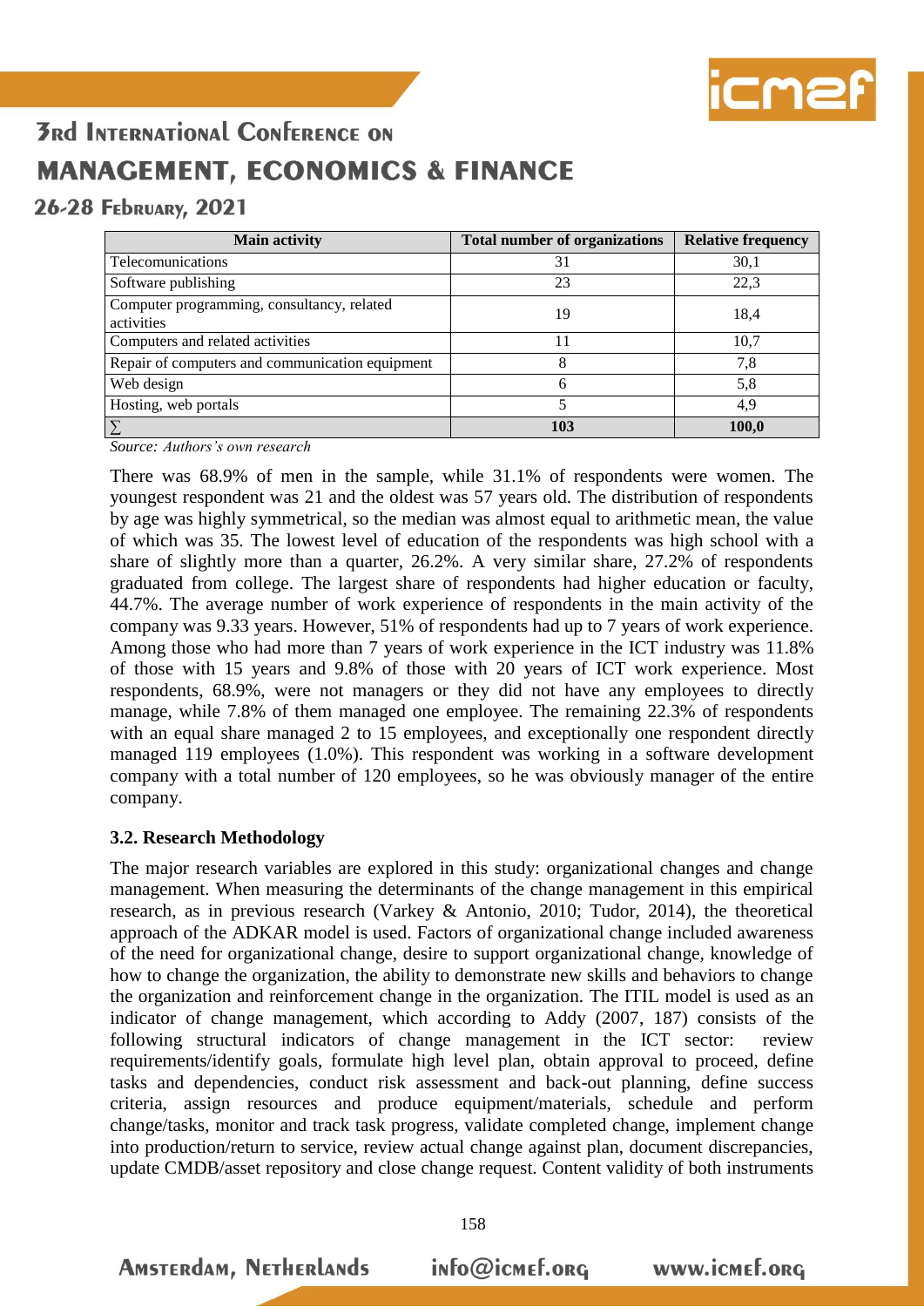

#### 26-28 FEDRUARY, 2021

was confirmed by conducting a systematic literature analysis and also through the use of items from some of the most commonly used measure instruments for organizational change and change management.

The respondents assessed the importance of individual elements of both measurement scales on the Likert scale from 1 to 5, where 1 meant complete disagreement and 5 complete agreement. For both measurement scales, the Cronbach's alpha coefficient was calculated to determine their reliability. If the reliability of the measurement scale was determined as insufficient, the next step was to determine claims that affect the decrease in the value of Cronbach's alpha coefficient and at the same time reduce the reliability of the measurement scale. The final version of Cronbach's alfa coefficients for the organizational change measurement scales is shown in Table 3.

| Category of organizational change | Cronbach's alpha coefficient |
|-----------------------------------|------------------------------|
| Awareness                         | 0.91                         |
| Desire                            | 0.81                         |
| Knowledge                         | 0.79                         |
| Ability                           | 0.71                         |
| Reinforcement                     | 0.80                         |

*Table 3: Chronbach's alpha coefficients for the organizational change measurement scales*

*Source: Authors's own research*

Cronbach's alpha coefficient for the overall scale as well as for all five scales of this coefficient was high and suggested the reliability of the measurement scale. In addition, all five scales of Cronbach's alpha coefficients were greater than 0.7, indicating acceptable or even very good internal reliability consistency of scales.

After determining the reliability of the measurement scales, an exploratory factor analysis was performed to assess their convergent and discriminant validity. The principal components method was chosen, with orthogonal vector rotation (Varimax). As a criterion for selecting the number of latent variables (factors), the Kaiser-Guttman rule of retaining all factors whose eigen value is greater than 1 was applied. The first implementation of the exploratory factor analysis eliminated 4 factors that explained 64.2% of the variance. A number of "problematic" variables was observed, the communality of which was equally divided into two or more factors, none of which was higher than 0.6. To further refine the measurement scale, the variables were excluded from the factor analysis in the following few steps, using several criteria at the same time: a) the variable had no factor load greater than 0.6 on any factor, b) the variable had equally low factor loads on several factors, c) the variable was the only one that explains a certain factor with a high factor load. In the fifth implementation of factor analysis, a satisfactory factor structure with two separate factors was obtained, which explained 75.5% of the variance as it is shown in Table 4.

*Table 4: Organizational change factors structure*

| <b>Claim</b> (factor)                               | $Factor 1 - Encouraging$<br>organizational change | <b>Factor 2 – Reinforce</b><br>organizational change |
|-----------------------------------------------------|---------------------------------------------------|------------------------------------------------------|
| Your organization discusses current needs for       | 0.870                                             |                                                      |
| change in the organization.                         |                                                   |                                                      |
| Your organization discusses potential opportunities | 0.868                                             |                                                      |

**AMSTERdAM, NETHERLANDS**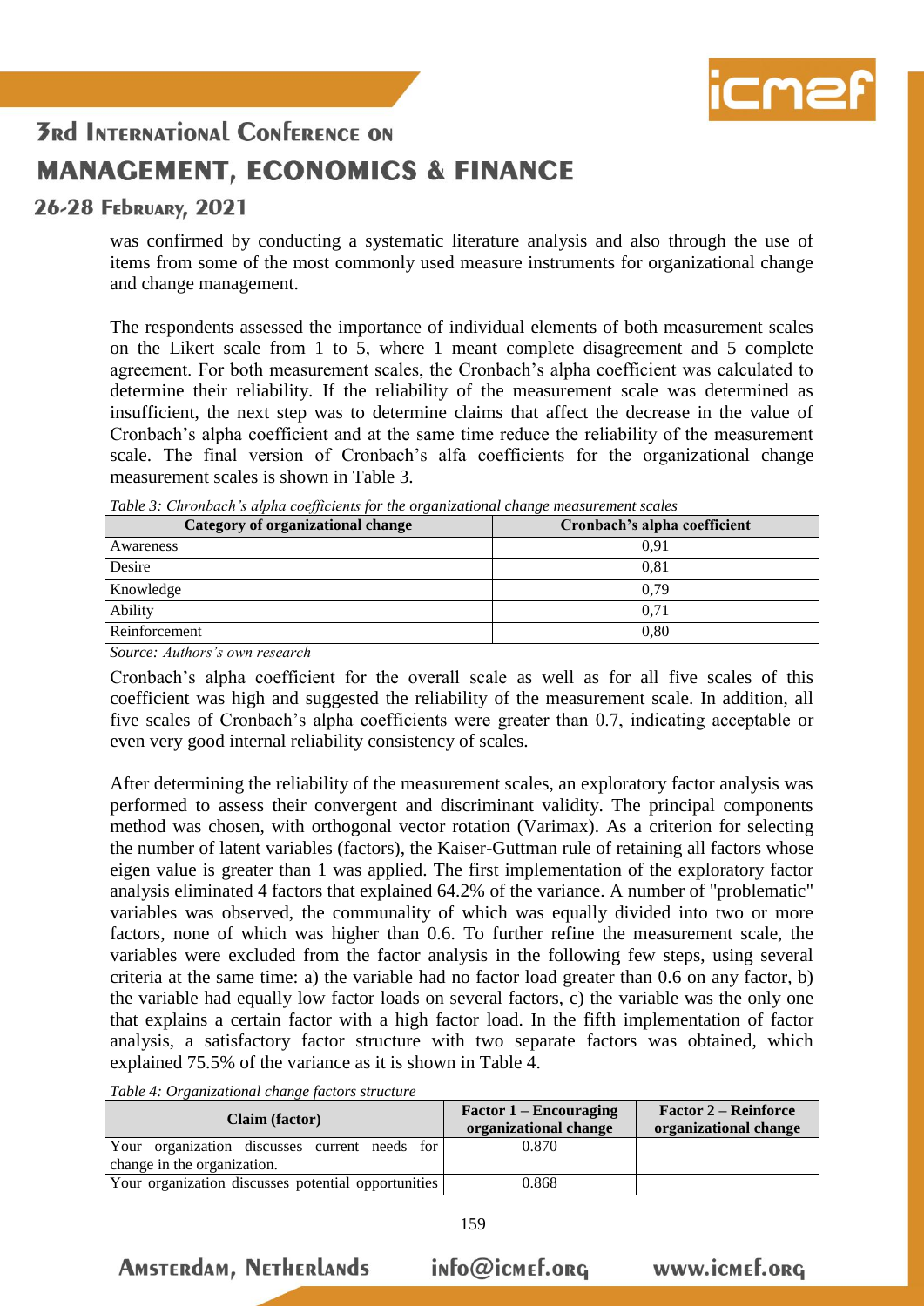

### 26-28 February, 2021

| for change in the organization.                                                                |       |       |
|------------------------------------------------------------------------------------------------|-------|-------|
| Your organization encourages reasonable resolution<br>of non-traditional ideas and activities. | 0.806 |       |
|                                                                                                |       |       |
| Those who implement change are recognized and                                                  |       | 0.816 |
| rewarded in your organization.                                                                 |       |       |
| Your organization encourages and maintains the                                                 |       | 0.832 |
| process of change through new projects, topics, or                                             |       |       |
| employees.                                                                                     |       |       |
| Your organization encourages and maintains the                                                 |       | 0.800 |
| process of change through new projects, topics, or                                             |       |       |
| employees.                                                                                     |       |       |

*Source: Authors's own research*

Table 5 contains the eigen values of the factors and the percentage of explained variance. The results of the factor analysis suggest that the applied measurement scales had the properties of convergent and discriminant validity, given that the corresponding claims had a high factor load on only one factor and low factor loads on the other factor.

| <b>Factor</b> | Eigen<br>value | <b>Cumulative eigen</b><br>value | <b>Percentage of explained</b><br>variance | <b>Cumulative percentage of</b><br>explained variance |
|---------------|----------------|----------------------------------|--------------------------------------------|-------------------------------------------------------|
|               | 2.300          | 2.300                            | 38.339                                     | 38.339                                                |
|               | 2.228          | 4.528                            | 37.131                                     | 75.470                                                |

*Table 5: Eigen values and percentage of explained variance (organizational change)*

*Source: Authors's own research*

Furthermore, for the purpose of testing hypotheses using the method of multiple linear regression, the variable "Organizational changes" was created by summing the results of respondents on both factors of organizational change, where the results were weighted by the share of each factor in the total explained variance. Descriptive statistics of this variable can be found in the last row of Table 6.

| Table 6: Descriptive statistics of attitudes towards organizational changes |
|-----------------------------------------------------------------------------|
|-----------------------------------------------------------------------------|

| <b>Variable</b>          | N   | Arithmetic mean | Min. | Max.  | Std.<br>deviation | <b>Skewness</b> | <b>Kurtosis</b> |
|--------------------------|-----|-----------------|------|-------|-------------------|-----------------|-----------------|
| Encouraging              | 103 | 5.6892          | 3.06 | 7.65  | 1.15761           | $-0.411$        | $-0.342$        |
| organizational<br>change |     |                 |      |       |                   |                 |                 |
|                          |     |                 |      |       |                   |                 |                 |
| Reinforcement            | 103 | 4.9476          | 2.94 | 7.35  | 0.82198           | 0.772           | 0.469           |
| organizational           |     |                 |      |       |                   |                 |                 |
| change                   |     |                 |      |       |                   |                 |                 |
| Organizational           | 103 | 10.6368         | 6.00 | 14.51 | 1.78719           | $-0.074$        | $-0.054$        |
| change                   |     |                 |      |       |                   |                 |                 |

*Source: Authors's own research*

From the results shown in Table 6, values of the Skewness coefficient and the Kurtosis coefficient were within the limits of acceptability. Absolute value of the asymmetry coefficient was less than +/-3, and the roundness coefficient was less than 10. As collected data did not show an unacceptable level of univariate normality, the variable "Organizational change" was used in further analysis.

The analysis of data collected by "Changes in the ICT sector" scale was approached in the same way. The Cronbach's alpha coefficient was used as an indicator of the reliability of the

**AMSTERdAM, NETHERLANDS**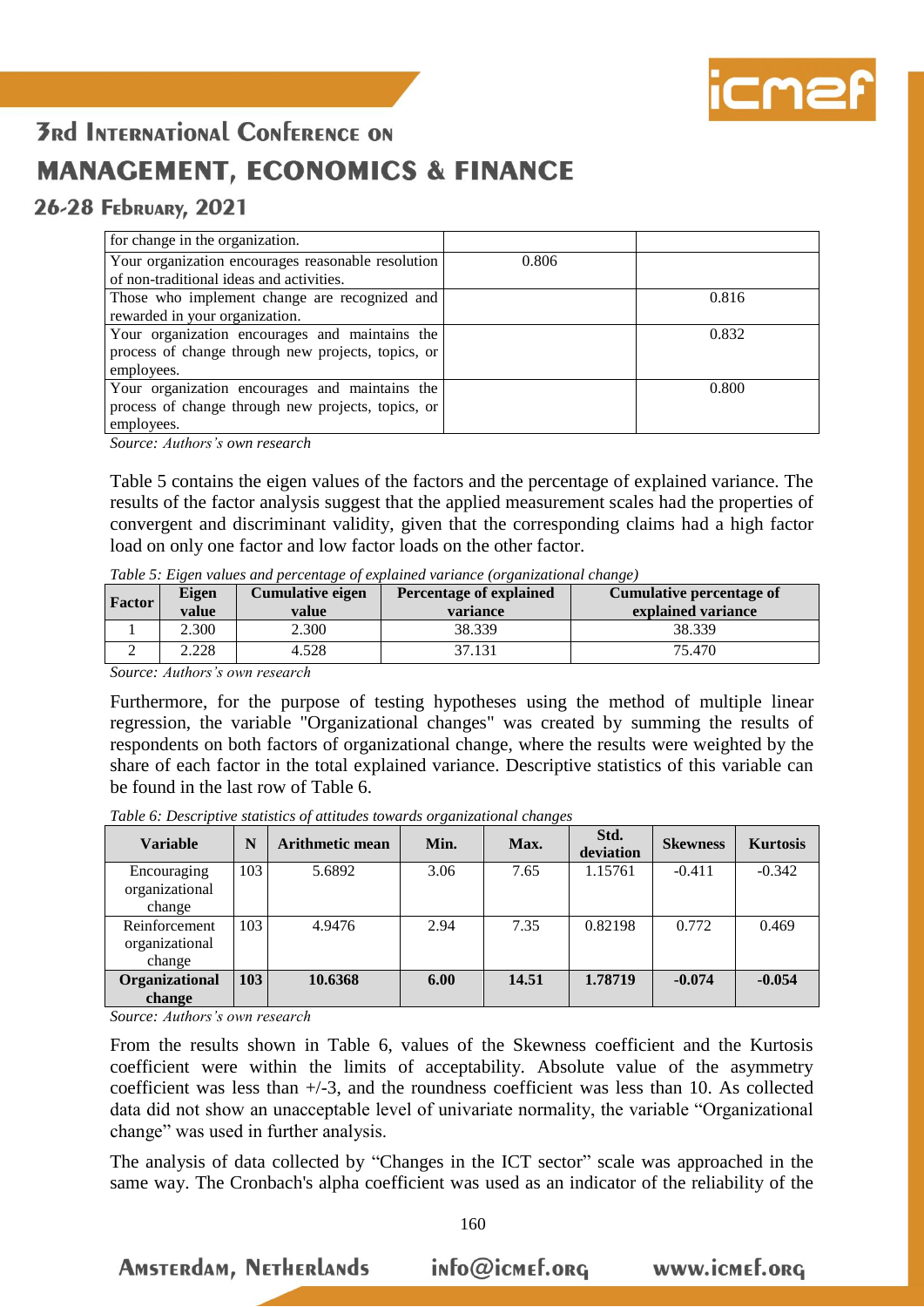

### 26-28 FEDRUARY, 2021

measuring instrument. The corresponding Cronbach's alpha coefficient for this measure scale is given in Table 7.

*Table 7: Chronbach's alpha coefficients for the change management in ICT sector measurement scales*

| Category of change management | Cronbach's alpha coefficient |  |  |
|-------------------------------|------------------------------|--|--|
| Changes in ICT sector         | 0.95                         |  |  |

*Source: Authors's own research*

Table 7 shows that the scale "Changes in the ICT sector" has excellent reliability. The influence of individual claims on the overall Cronbach's alpha coefficient was also analysed to identify how much each of them affects the achieved level of reliability. After determining the reliability of the measurement scales, an exploratory factor analysis was performed to obtain optimal linear combinations of manifest variables from the measurement scale "Changes in the ICT sector", which will later be an integral part of the latent variable "Change Management".

The first implementation of the exploratory factor analysis eliminated 2 factors that explained 77.6% of the variance. A number of "problematic" variables were observed, whose communality was equally divided into two factors, with both factor loads being less than 0.7. In order to further refine the measurement scale obtained by retaining certain variables after performing the reliability analysis, the variables were excluded from the factor analysis. In the second step of the factor analysis by the principal components method, with Varimax rotation and application of the Kaiser-Guttman rule, a satisfactory factor structure was obtained with two separate factors, which explained 81.2% of the variance. The factor structure is shown in Table 8.

| Claim (factor)                                    | Factor 1 – Planning and<br>implementation of change | <b>Factor 2 – Monitoring and</b><br>validation of change |
|---------------------------------------------------|-----------------------------------------------------|----------------------------------------------------------|
| Setting goals for change.                         | 0.916                                               |                                                          |
| Define tasks and dependencies.                    | 0.893                                               |                                                          |
| Assign resources and produce equipment/materials. | 0.918                                               |                                                          |
| Perform change/tasks.                             | 0.716                                               |                                                          |
| Implement change into production. / Return to     | 0.824                                               |                                                          |
| service.                                          |                                                     |                                                          |
| Formulate high level plan.                        | 0.927                                               |                                                          |
| Update CMDB / Asset repository                    |                                                     | 0.887                                                    |
| Obtain approval to proceed.                       |                                                     | 0.917                                                    |
| Define success criteria.                          |                                                     | 0.802                                                    |
| Validate completed change.                        |                                                     | 0.772                                                    |
| Document discrepancies.                           |                                                     | 0.821                                                    |

*Table 8: Change management in ICT sector factors structure*

*Source: Authors's own research*

**AMSTERdAM, NETHERLANDS** 

Table 9 contains the eigen values of the factors and the percentage of explained variance. The results of the factor analysis suggested that the applied measurement scales had the properties of convergent and discriminant validity, given that the corresponding claims had a high factor load on only one factor and low factor loads on the other factor.

*Table 9: Eigen values and percentage of explained variance (change management in ICT sector)*

 $in$ fo@icmef.org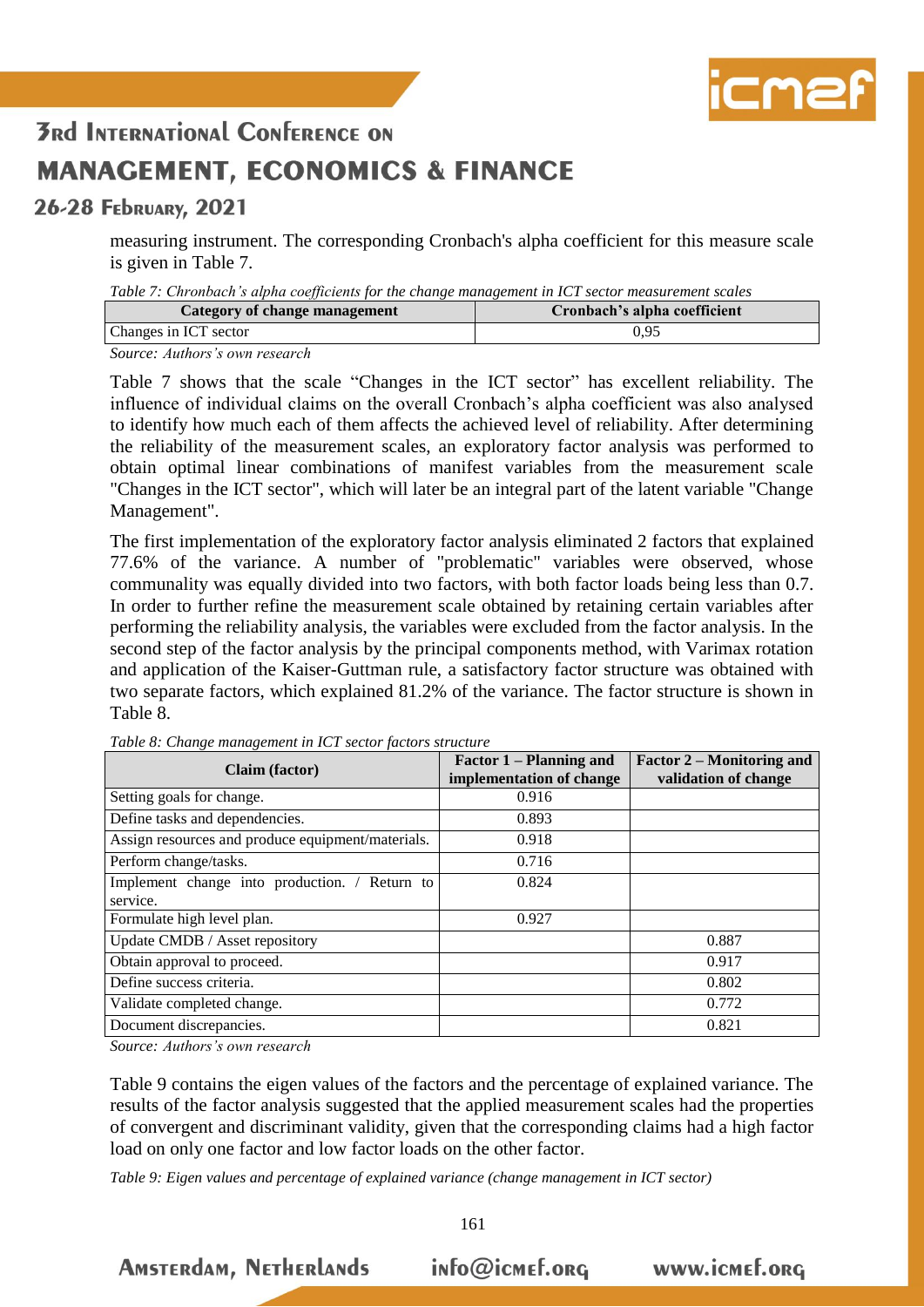

### 26-28 FEDRUARY, 2021

| <b>Factor</b> | Eigen value | Cumulative eigen<br>value | Percentage of<br>explained variance | <b>Cumulative</b><br>percentage of<br>explained variance |
|---------------|-------------|---------------------------|-------------------------------------|----------------------------------------------------------|
|               | 4.900       | 4.900                     | 44.542                              | 44.452                                                   |
|               | 4.029       | 8.929                     | 36.626                              | 81.168                                                   |

*Source: Authors's own research*

For testing hypotheses using multiple linear regression, the variable "Change Management" was created by summing the results of respondents on both factors of change management in the ICT sector, where the results are weighted by the share of each factor in the total explained variance.

*Table 10: Descriptive statistics of variable "Change Management"*

| <b>Variable</b>          |     | Arithmetic mean | Min.   | Max.  | <b>Std.</b> deviation | Skewness   Kurtosis |       |
|--------------------------|-----|-----------------|--------|-------|-----------------------|---------------------|-------|
| <b>Change Management</b> | .03 | 25.0058         | $9.20$ | 27.75 | 3.09670               | $-2.298$            | 8.358 |
|                          |     |                 |        |       |                       |                     |       |

*Source: Authors's own research*

Table 10 shows that the values of the asymmetry coefficient (Skewness) and the roundness coefficient (Kurtosis) were within the limits of acceptability. The absolute value of the asymmetry coefficient was less than  $+/- 3$ , and the roundness coefficient was less than 10. Since the collected data did not show an unacceptable level of univariate normality, the variable "Change Management" was used in further analyses.

Hypothesis testing was performed by multiple linear regression to predict the dependent variable based on the comprehension obtained from a series of independent variables and to determine the nature of the relationship between these variables. Quantitative scales were used to measure the variables. The standard method of multiple linear regression was used such a way that all independent variables entered the regression equation simultaneously, with the aim of investigating the relationship between the whole set of independent variables and the dependent variable. Regression coefficients and a t-test were used to evaluate the strength of the relationship between the variables.

### **4. Research Findings**

To test the hypothesis that organizational changes positively impact change management, was performed multiple linear regression, where the factors of organizational changes (ORGP\_1 and ORGP\_2) served as predictors (independent variables) in the model. Both variables showed the characteristics of univariate normality in the descriptive analysis.

| $N = 103$<br><b>Variable</b> | <b>Coefficient</b> | <b>Standard</b><br>deviation | t(101) | p-level |
|------------------------------|--------------------|------------------------------|--------|---------|
| α                            | 17.619             | 1.856                        | 9.495  | 0.000   |
| ORGP 1                       | 0.547              | 0.288                        | 1.901  | 0.060   |
| ORGP <sub>2</sub>            | 0.864              | 0.405                        | 2.132  | 0.035   |
| <b>Statistics</b>            | <b>Value</b>       |                              |        |         |
| Multiple R                   | 0.377              |                              |        |         |
| Multiple R2                  | 0.142              |                              |        |         |
| Adjusted R2                  | 0.125              |                              |        |         |

*Table 11: Multiple regression results (organizational change / change management in ICT sector)*



**AMSTERdAM, NETHERLANDS**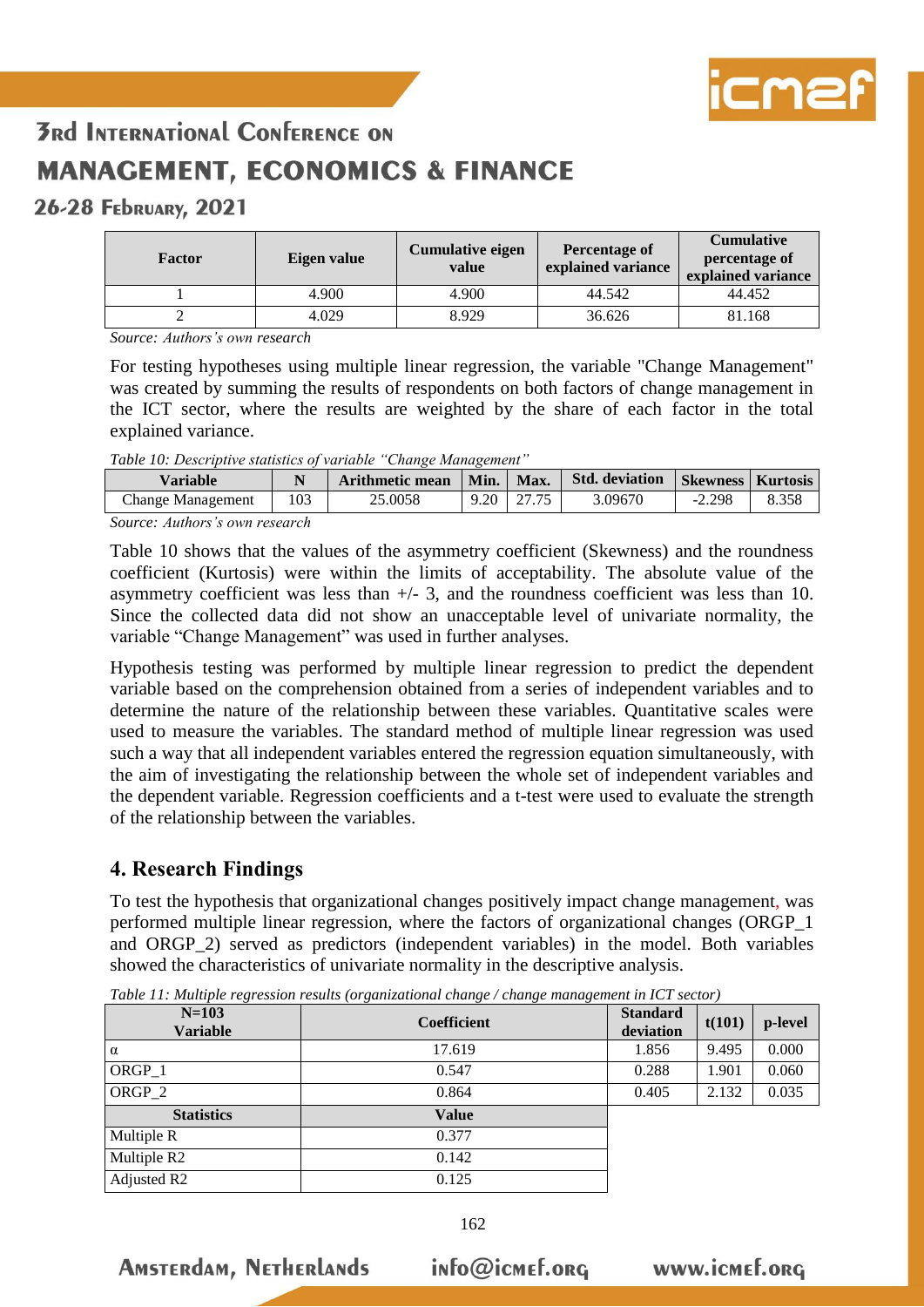

### 26-28 February, 2021

| F(2.100)               | 8.281   |
|------------------------|---------|
| ın                     | 0.000   |
| Std. Error of Estimate | 2.89681 |

*Source: Authors's own research*

According to the results of multiple linear regression conducted by the method of least squares (Table 11), the equation of the model of the impact of organizational change on change management in ICT sector can be estimated. The results also show that the influence of the ORGP\_1 factor is not statistically significant, so the equation can alternatively be estimated only by the constant and the ORGP\_2 factor:  $\overline{Y} = 17{,}619 + 0{,}864 *$  ORGP\_2

The results of multiple linear regression led to the conclusion that there is a positive and statistically significant impact of organizational change on change management in ICT sector, so the following research findings can be given:

- 1. Organizational changes positively and statistically significantly impact change management in ICT sector (F  $(2,100) = 8,281, p < 0.000$ ).
- 2. Encouraging organizational change has a positive, but not statistically significant effect on change management in ICT sector ( $\beta$ 1 = 0.547, p> 0.05)
- 3. Reinforcement organizational change has a positive and statistically significant effect on change management ( $β2 = 0.864$ , p < 0.04)

The hypothesis of this empirical study: "Organizational change has a positive impact on change management in ICT sector" was proven  $(p<0.000)$ . The analysis of the results of this empirical research showed that encouraging change in the organization has a positive effect on change management in ICT sector but it is not statistically significant ( $p > 0.05$ ), so it is possible to conclude that encouraging organizational change has an important role in change management in ICT sector. Also, according to the results of the analysis, reinforcement of organizational changes has a positive and statistically significant  $(p<0.04)$  impact on change management in ICT sector in the Republic of Croatia so it can be considered as the most important segment of ADKAR model in Croatian ICT organizations.

As both managers and employees participated in this empirical research, additional tests were conducted to determine the difference in attitudes towards organizational change between managers and employees. A t-test on organizational change factors was performed, considering the results of Levene's Test for Equality of Variances. The results of the analysis are shown in Table 12.

| <b>Organizational change factors</b> | <b>Arithmetic mean</b><br>(managers) | <b>Arithmetic mean</b><br>(employees) | t(101)   | <b>p</b> -level |
|--------------------------------------|--------------------------------------|---------------------------------------|----------|-----------------|
| Encouraging organizational change    | 5.6419                               | 5.7106                                | $-0.277$ | 0.782           |
| Reinforcement organizational change  | 5.1450                               | 4.8586                                | 1.499    | 0.154           |

*Table 12: Differences in attitudes of managers and employees on the factors of organizational change*

*Source: Authors's own research*

The results in Table 12 show that there is no difference in attitudes towards organizational change between managers and employees. The difference in attitudes on any factor of organizational change did not achieve statistical significance ( $p$  > 0.05).

#### 163

**AMSTERdAM, NETHERLANDS**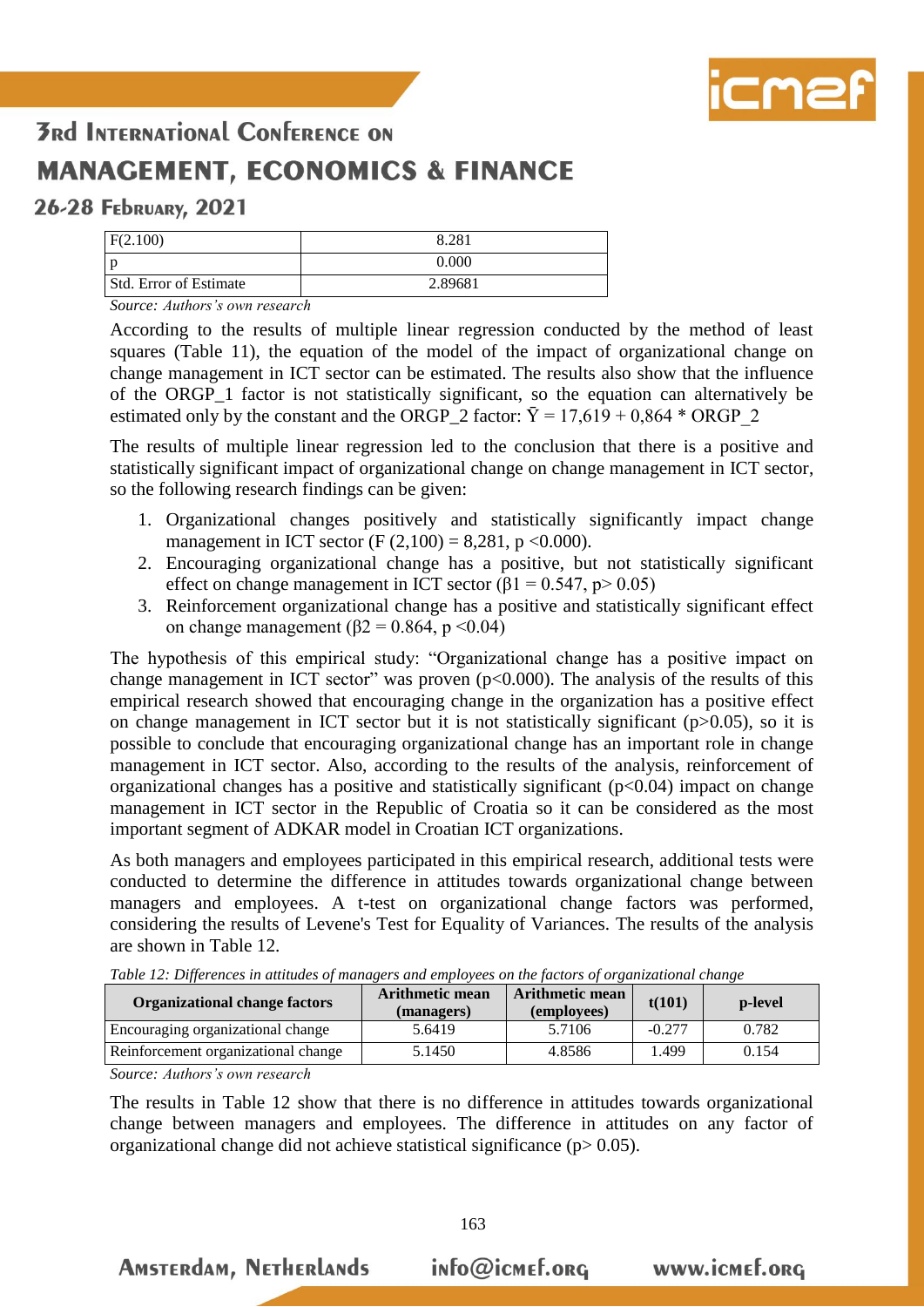

26-28 February, 2021

#### **5. Conclusions**

Due to the rapid technological development and especially the development of information and communication technologies, as well as the increasingly pronounced indicators of the process of globalization, the modern economy is abandoning the processes characteristic to the classical economy and turning to the digital economy. While the classical economy is based on the management of material resources, the digital economy finds its foundation in the management of intellectual capital resources. The ICT sector in the digital economy is not only becoming a central point without which modern business is unthinkable, but also the central point of economic growth. Organization of working processes, management, and decision-making in the digital economy are characterized by a rapid and dynamic change and a thoughtful response to it in order to achieve profit growth. In modern business, a successful change management strategy is the only way for an organization to survive in an environment where there are more and more competitors every day.

Organizational change is a very complex question for every organization and needs to be understood to manage this change effectively. Organizational change is very important for all employees because it determines the work processes, work environment and social relations between employees as well as between employees and their managers. It is also extremely important for managers and has a great role in motivating implementation and monitoring change. Organizational change is especially important for organizations in ICT sector because effective organizational change management is the key to business success. Without constant change and adaptation to the requirements of a dynamic environment, organizations in ICT sector cannot survive.

Variables that give unique importance in predicting the impact of organizational change to change management in ICT sector in the Republic of Croatia are encouraging organizational change and reinforcement organizational change. This empirical research confirmed that encouraging organizational change has a positive but not statistically significant effect on change management, while reinforcement organizational change has a positive and statistically significant effect on change management in ICT sector. Also, organizational change has a positive and statistically significant effect on change management. That is why is important to understand the benefits organizations have from organizational change. This is achieved through an analysis of the success and the prediction of future sector developments in the country's overall economy. The importance of change management, especially reinforcement organizational change, should be understood through the importance of survival in market competition, so creating and maintaining a competitive advantage can be understood as a rapid and continuous adaptation to dynamic and changing market circumstances. How an organization will implement organizational change depends on managerial decisions and business strategies, which is a highly intellectually demanding process based on knowledge and experience.

The results of this empirical research confirmed that encouraging change in the organization is important although not statistically significant, indicating that managing change in organizations in the ICT sector requires an evolutionary approach to achieve the desired results. The findings of this study support the attitude that the strategy of change management is very important to achieve a successful reorganization of work processes in ICT sector. To

**AMSTERdAM, NETHERLANDS** 

 $in$ fo@icmef.org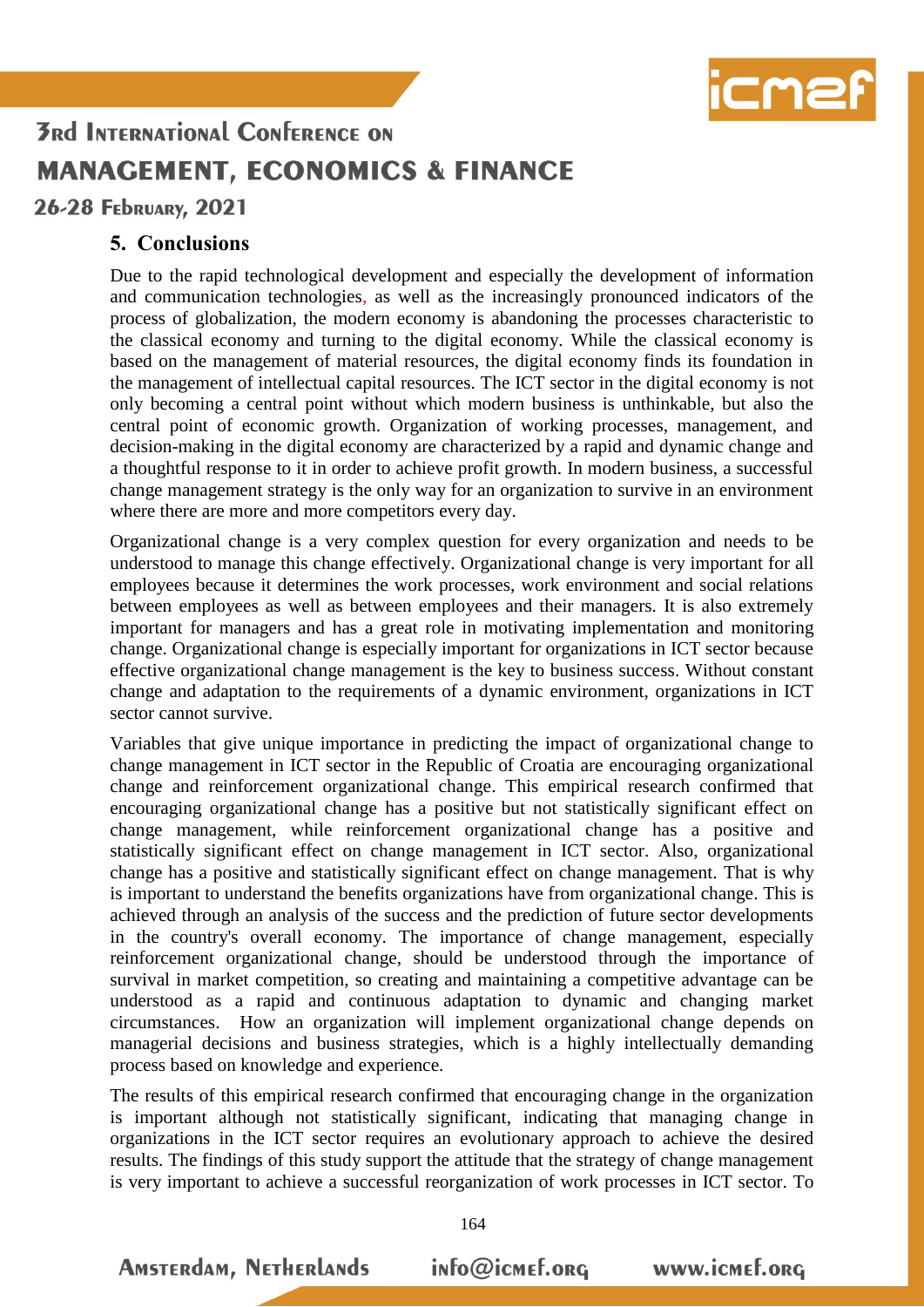

#### 26-28 FEDRUARY, 2021

gain success in this step, it is necessary to encourage organizational change through reactive action not only related to the new market conditions but also to attitudes related to organizational change and its implementation in work processes. Adaption to change and gained business success should be the results of the change management implemented by a successful organization. Therefore, the model in this empirical research undoubtedly provides evidence of how encouraging organizational change and reinforcement organizational change as the strongest part of ADKAR model have a positive impact on change management in ICT sector in the Republic of Croatia. In this way, change management is one of the most important and unavoidable parts of modern business. Also, these results upgrade and complement previous research on the impact of organizational change on change management and provide undoubted evidence of a possible model for change management in ICT sector in the Republic of Croatia. A representative sample of this research provides sufficient elements to establish a quality methodological model of change management and monitor the impact of organizational change on change management in ICT sector. The final result of the model derived from this empirical research confirms that organizational change has a positive impact on change management in the ICT sector.

#### **References**

- Addy R. (2007). *Effective IT service management to ITIL and Beyond*, New York, USA:Springer
- Burnes B. (2004). *Managing Change: A Strategic Approach to Organisational Dynamics,* 4th ed. Harlow, USA: Prentice Hall.
- European Commision, Predict 2018 (January 2019). ICT Sector Analysis 2018. [Online]. Available:<http://www.halcyon.com/pub/journals/21ps03-vidmar>
- Hiatt J.F. (2006). *ADKAR. A Model for Change in Busienss Government and Our Community. How to Implement Successful Change in Our Personal Lives and Professional careers.* Loveland, USA: Prosci Inc.
- Morgan, J. W., Brightman, B. K. (2001). "Leading organizational change," *Career Development International,* vol. 6(2), pp. 111–118.
- Prosci Inc. (2017). Change Management Process. [Online]. Available: <https://www.prosci.com/resources/articles/change-management-process>
- Prosci Inc. (2017). *The ADKAR model as a common language for change*. USA: Prosci Inc.
- Schütte R. (1998). Grundsätze ordnungsmäßiger Referenzmodellierung Konstruktion konfigurations- 7 und anpassungsorientierter Modelle. Wiesbaden: Gabler

Senior B. (2002). *Organisational Change*, 2nd ed. London, U.K.:Prentice Hall

- Tudor, L. (2014). "Change Management Challenge And Opportunity For Sustainable Developmnet Of Romanian Companies". *Proceedings of the International Management Conference, Faculty of Management, Academy of Economic Studies.* Bucharest, Romania, pp. 466-476
- Varkey P., Antonio K. (2010). "Change Management for Effective Quality Improvement: A Primer," *American Journal of Medical Quality,* vol. 25(4), pp. 268–273
- White S. K. and Greiner L., CIO (January 2019). What is ITIL? Your Guide to the IT Infrastructure Library. [Online]. Available:

**AMSTERdAM, NETHERLANDS** 

 $in$ fo@icmef.org